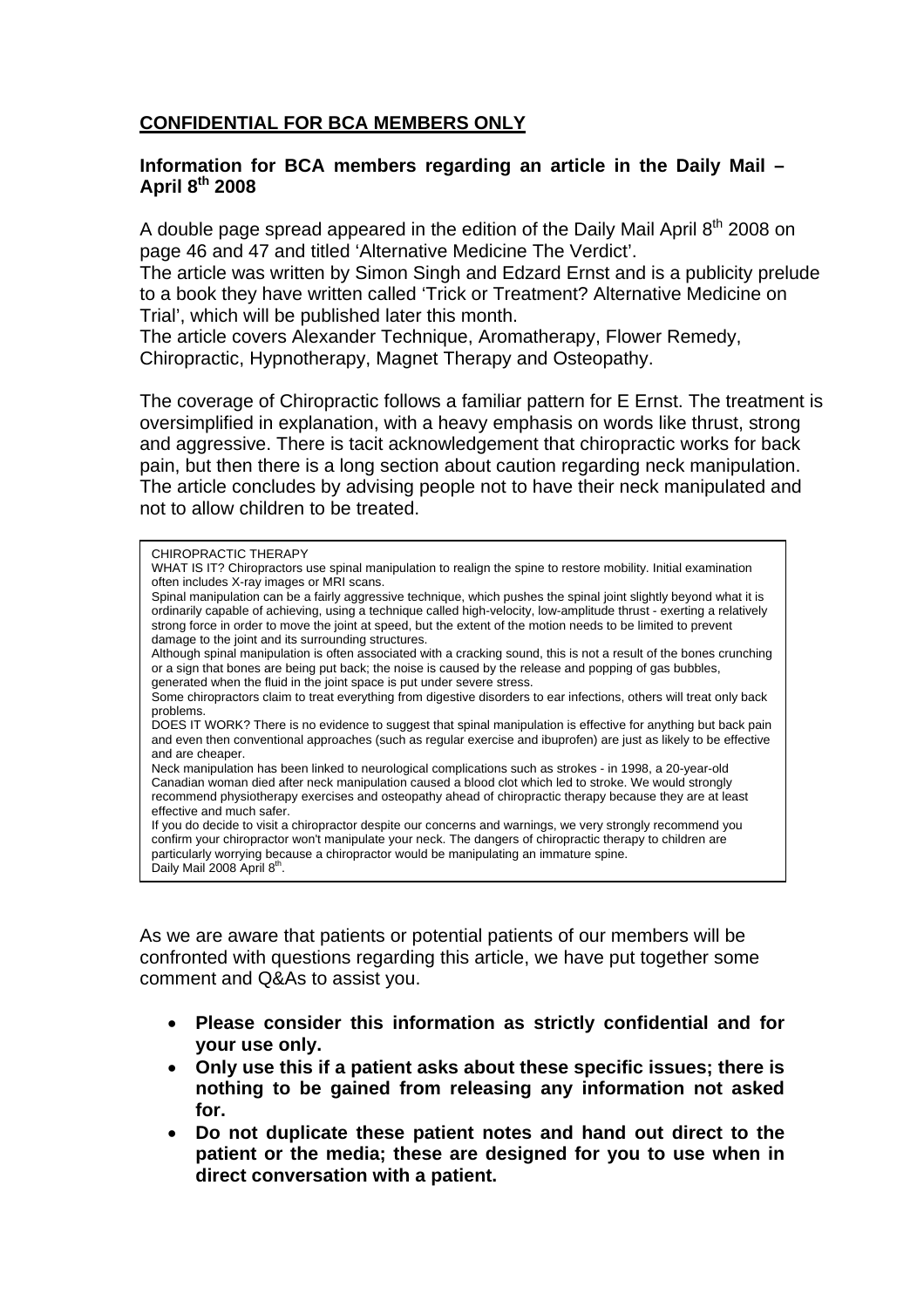The BCA will be very carefully considering any questions or approaches we may receive from the press and will respond to them using specially briefed spokespeople. We would strongly advise our members **not to speak directly** to the press on any of the issues raised as a result of this coverage.

*Please note that In the event of you receiving queries from the media, please refer these direct to BCA (0118 950 5950 – Anne Barlow or Sue Wakefield) or Publicasity (0207 632 2400 – Julie Doyle or Sara Bailey).* 

The following points should assist you in answering questions that patients may ask with regard to the safety and effectiveness of chiropractic care. Potential questions are detailed along with the desired 'BCA response':

#### o **"The Daily Mail article seems to suggest chiropractic treatment is not that effective"**

Nothing could be further from the truth. The authors have had to concede that chiropractic treatment works for back pain as there is overwhelming evidence to support this. The authors also contest that pain killers and exercises can do the job just as well. What they fail to mention is that research has shown that this might be the case for some patients, but the amount of time it may take to recover is a lot longer and the chance of re-occurrence of the problem is higher. This means that chiropractic treatment works, gets results more quickly and helps prevent re-occurrence of the problem. Chiropractic is the third largest healthcare profession in the world and in the UK is recognised and regulated by the UK Government.

o **"The treatment is described as aggressive, can you explain?"** 

It is important to say that the authors of the article clearly have no direct experience of chiropractic treatment, nor have they bothered to properly research the training and techniques. Chiropractic treatment can take many forms, depending on the nature of the problem, the particular patient's age and medical history and other factors. The training chiropractors receive is overseen by the government appointed regulator and the content of training is absolutely designed to ensure that an individual chiropractor understands exactly which treatment types are required in each individual patient scenario. Gentle technique, massage and exercise are just some of the techniques available in the chiropractor's 'toolkit'. It is a gross generalisation and a demonstration of lack of knowledge of chiropractic to characterise it the way it appeared in the article.

#### o **"The article talked about 'claims' of success with other problems"**

There is a large and undeniable body of evidence regarding the effectiveness of chiropractic treatment for musculoskeletal problems such as back pain. There is also growing evidence that chiropractic treatment can help many patients with other problems; persistent headaches for example. There is also anecdotal evidence and positive patient experience to show that other kinds of problems have been helped by chiropractic treatment. For many of these kinds of problems, the formal research is just beginning and a chiropractor would never propose their treatment as a substitute for other, ongoing treatments.

#### "Am I at risk of having a stroke if I have a chiropractic treatment?"

What is important to understand is that any association between neck manipulation and stroke is **extremely** rare. Chiropractic is a very safe form of treatment.

Another important point to understand is that the treatments employed by chiropractors are statistically safer than many other conservative treatment options (such as ibuprofen and other pain killers with side effects such as gastric bleeding) for mechanical low back or neck pain conditions.

A research study in the UK, published just last year studied the neck manipulations received by nearly 20,000 chiropractic patients. NO SERIOUS ADVERSE SIDE EFFECTS WERE IDENTIFIED AT ALL. In another piece of research, published in February this year, stroke was found to be a very rare event and the risk associated with a visit to a chiropractor appeared to be **no different** from the risk of a stroke following a visit to a GP.

Other recent research shows that such an association with stroke may occur once in every 5.85 million adjustments. **To put this in context, a 'significant risk' for any therapeutic intervention (such as pain medication) is defined as 1 in 10,000.**